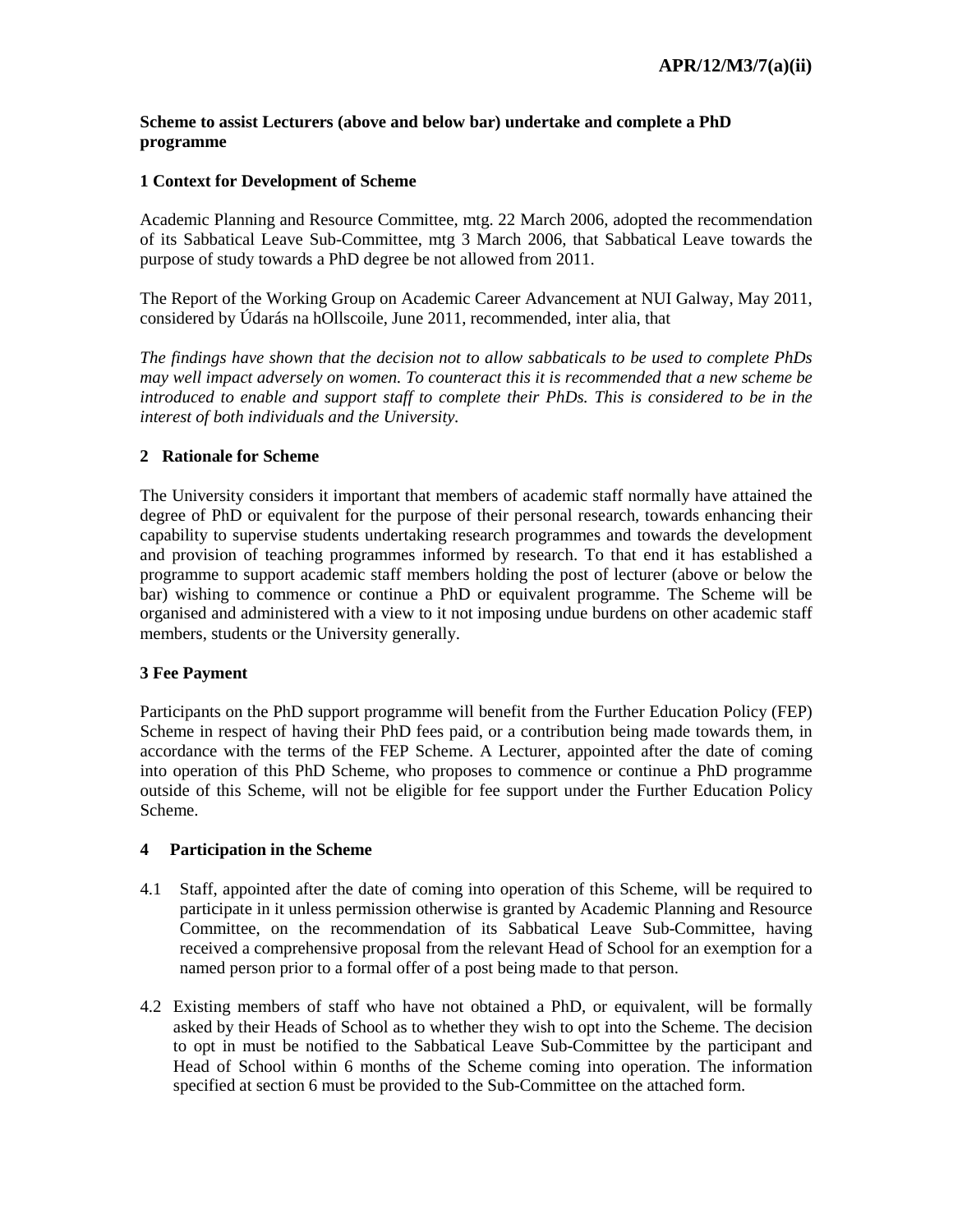### **5 Duration of Scheme for Participants**

The scheme is premised on the basis that the PhD programme is being taken on a part-time basis. A maximum of 6 years is allowed for completion of a PhD under the Scheme. A staff member who, subsequent to admission to the Scheme, has not completed a PhD within a period of 6 years\* will be deemed to be no longer a participant in the Scheme and the supports associated with undertaking a PhD programme under the Scheme will no longer be available to her/him.

\*Periods of maternity leave, parental leave, sick leave, and unpaid leave will not be reckoned. Parttime unpaid leave and periods of job-share will be reckoned pro rata.

## **6 Notification of Participation in the Scheme**

6.1 New staff member

 A staff member's participation in the Scheme will be notified to the Sabbatical Leave Sub-Committee by the participant and her/his Head of School, unless an exemption from participation has been granted under 4.1 above. Notification must be made within one year of the staff member taking up duty.

6.2 Member of staff at date of coming into effect of Scheme

 Notification of an existing staff member's decision to opt in to the Scheme will be notified to the Sabbatical Leave Sub-Committee by the participant and her/his Head of School. Notification must be made within 6 months of the Scheme coming into operation.

Notification of the decision of a new or existing member of staff to opt into the Scheme must be accompanied by notification that the staff member has been accepted for enrolment in a PhD programme, the name of the institution where the PhD is being taken, the title of the thesis, the name(s) of the supervisor(s) and any other information deemed relevant and appropriate by the Head of School and/or staff member. The information must be provided on the attached form.

# **7 Probation for a staff member appointed after the date of coming into operation of the PhD Scheme and participating in the Scheme**

The annual reports of the staff member's PhD Supervisor and GRC\* will be provided to the staff member's Probationary Board and a decision to confirm the appointment will not be made in the absence of two annual reports, including the most recent report, deemed by the Board to be satisfactory.

It will be the responsibility of the staff member to provide the reports to the Chair of her/his Probationary Board by a date to be determined by the Chair in consultation with the staff member.

# **8 'Crossing the bar' for a staff member participating in the PhD Scheme**

A member of staff participating in the Scheme and whose date of appointment occurs after the date of coming into effect of the Scheme will not be eligible to 'cross the bar' in the post held by her/him until the PhD has been awarded. Evidence of the award must be submitted with the application to 'cross the bar'.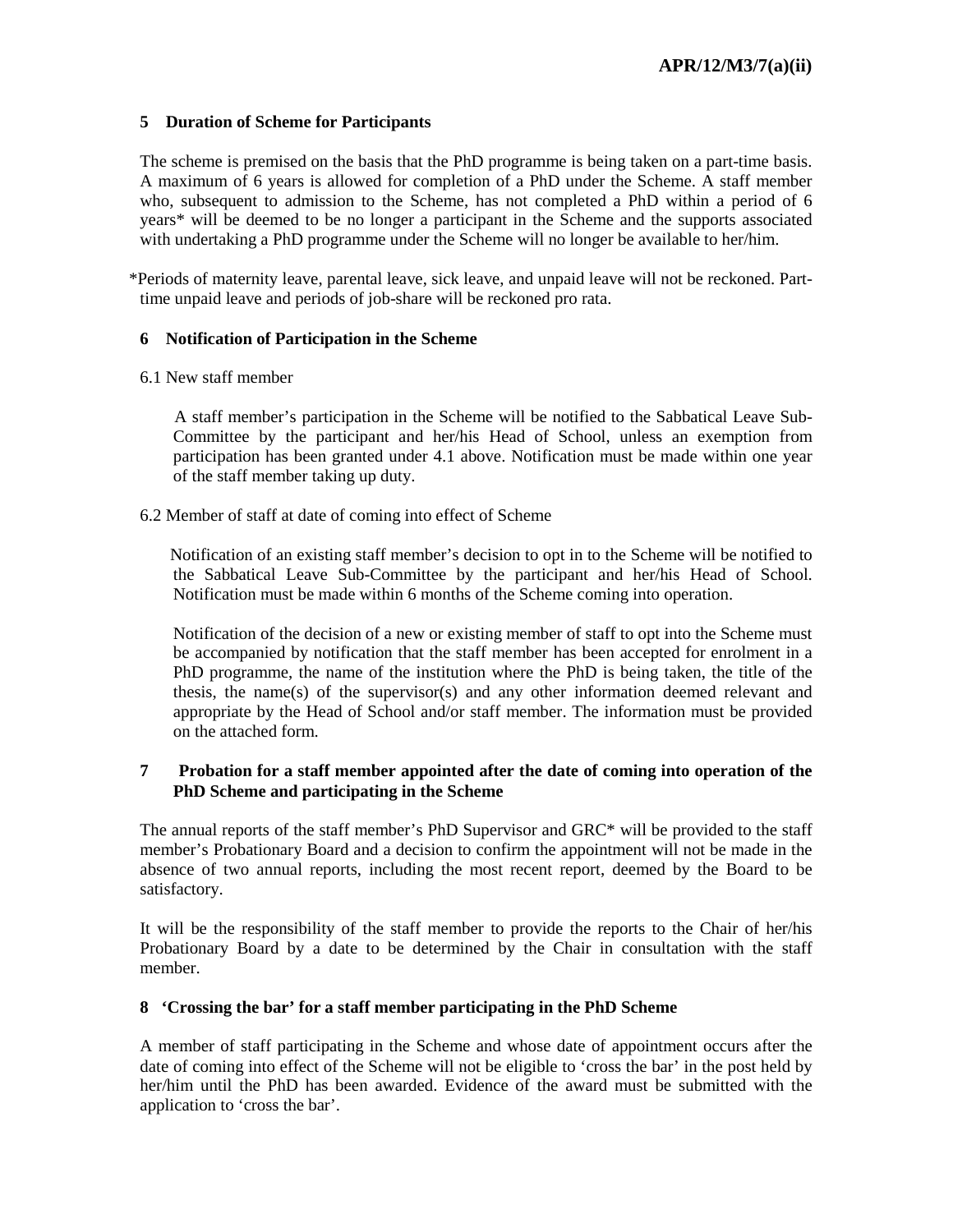## **9 The Nature of the Scheme**

- 9.1 The Head of School of a participant in this Scheme will be responsible for putting in place a system for monitoring the participation of the staff member in the Scheme, including startdate, as advised to the Sabbatical Leave Sub-Committee, the name of the institution where the PhD is being taken, the title of the thesis, the name(s) of the supervisor(s), and any other information deemed relevant and appropriate by the Head of School and/or staff member, e.g. membership of Graduate Research Committee\*. The staff member shall be responsible for providing the Head of School, by a date determined by the Head of School in consultation with the staff member, with an annual report on her/his progress which shall set out whether progress has to that date been satisfactory.
- 9.2 The Head of School will send a report by 1 October each year to the Sabbatical Leave Sub-Committee confirming that the staff member
	- a. Continues to participate satisfactorily in the Scheme as testified to by her/his supervisor and GRC\*
	- b. Continues to participate in the Scheme as testified to by her/his supervisor but that progress has not been deemed satisfactory by the Supervisor and GRC\*
	- c. Has withdrawn from the Scheme
	- d. Has completed the PhD.
- 9.3 The PhD programme will be the primary focus of the research element of the staff member's duties. That research element will be reckoned to constitute c40% of the staff member's duties.
- 9.4 The participation of a staff member in the Scheme will form a major part of the PMDS process for that staff member related to her/his research duties.

### **10 Supports for Participants**

A set of supports will be put in place by the Head of School to support the staff member in her/his PhD programme to include

- 10.1 The designation of a day per week during the teaching semester when the participant will be free of other duties to concentrate on her/his PhD programme.
- 10.2 An agreed programme of work over the Summer months which allows the participant dedicated time, free of other duties, of a minimum of one month to devote to her/his PhD programme.
- 10.3 Participants in the PhD programme will not be eligible for Sabbatical Leave but will be eligible to apply for Study Leave, normally of three months' duration\*, related to their PhD programme. The participant will be eligible for Study Leave one year after being admitted to this programme and a further period\* of Study Leave may be granted not less than two years after the commencement date of the first period of Study Leave.The Leave will be taken out of term, under arrangements to be agreed with the Head of School, and will require the approval of the Head of School and the Sabbatical Leave Sub-Committee. An application for Study Leave must be made not later than 4 months prior to the proposed commencement date. Not more than two such Study Leave periods may be availed of during the staff member's participation in the PhD programme.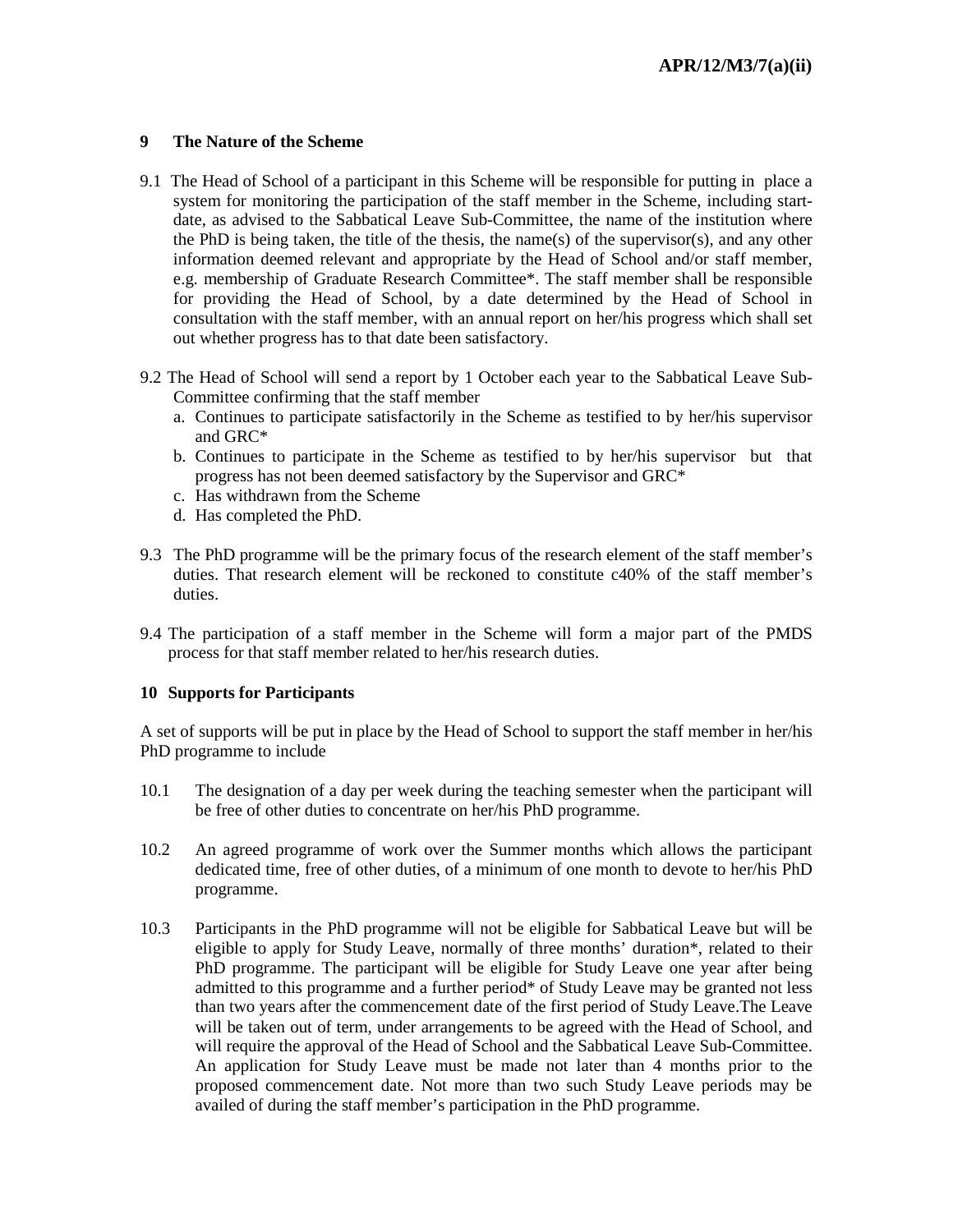\* The Sabbatical Leave Sub-Committee may recommend, with due regard to the recommendation of the Head of School in the matter, related to the benefit which would accrue to the applicant in completing her/his PhD programme, that one continuous period of Study Leave of six months duration be granted,with one half of the leave being taken out of term and the other being taken in term. The Sabbatical Leave Sub-Committee shall develop criteria to inform decisions as to when it would be most appropriate for individual applicants to avail of Study Leave towards maximizing progress towards the completion of the PhD programme.

**Important Note:** It may not be possible, where the number of staff in a School undertaking PhD programmes is significant, to provide for Study Leave on the basis set out in this section. In such cases the Head of School will arrange for relevant staff to have a specified period during the summer free from other duties to allow for concentration on the PhD programme.

### **11 Supervision Examining of PhD Students by participants in the Scheme**

A staff member appointed after the date of coming into operation of this Scheme who does not have a PhD or who has not been exempted under 4.1 above from participation in the Scheme will not be eligible to be the sole supervisor of a PhD student but will be eligible to be a co-supervisor and will be eligible to be a member of a Graduate Research Committee. Heads of School are encouraged to involve participants in the work of a Graduate Research Committee. Staff participating in the Scheme will be eligible to be a co-examiner of a PhD thesis.

## **12 Information to Supervisor of Participant**

A copy of this Scheme will be provided by the Head of School to the supervisor of a staff member participating in this Scheme, whether the PhD is being undertaken in NUI Galway or elsewhere.

### **13 Successful completion**

On successful completion of her/his PhD a participant in this Scheme will be eligible to apply for Sabbatical Leave under the usual conditions. It would be expected that the primary purpose of the Sabbatical Leave would be to work towards the publication of the research undertaken for the PhD degree. The University recognizes the importance of the first period of Sabbatical Leave in the professional development of staff members who have participated in this Scheme. Accordingly the Head of School will arrange for the appointment of a mentor from within the School to assist the staff member in preparing her/his application for Sabbatical Leave, towards ensuring that the opportunities presented by the Sabbatical Leave are availed of, and towards maximizing the outcomes of the Leave.

### **14 Review**

The terms and provisions of this Scheme will be reviewed not later than two years after the Scheme coming into operation

\*or equivalent committee where such exists